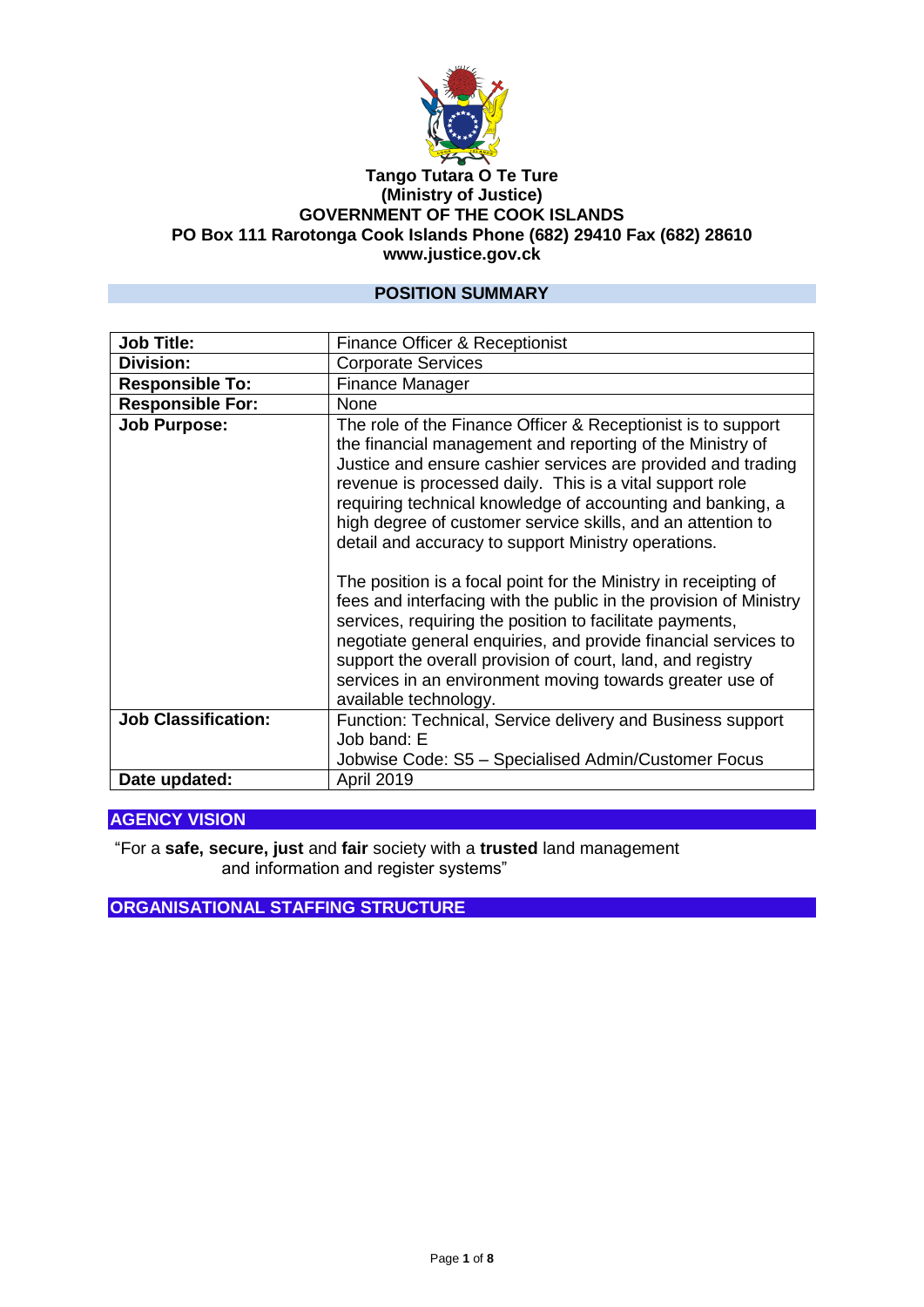

# **KEY RESULT AREAS (KRA'S)/OUTPUTS**

| KRAs for this position (maximum of 6)                                                                                                                                                                                                                                           |                                                                                                                                                                                                                                                                                                                                                                                                                                                                                                                                                                                                                                            | <b>Key Performance Indicators</b><br>(use SMART principles)                                                                                                                                                                                                                                                                                                                                                                                                                                                                                                                                                                                                                                                                                                                                                                                                        |
|---------------------------------------------------------------------------------------------------------------------------------------------------------------------------------------------------------------------------------------------------------------------------------|--------------------------------------------------------------------------------------------------------------------------------------------------------------------------------------------------------------------------------------------------------------------------------------------------------------------------------------------------------------------------------------------------------------------------------------------------------------------------------------------------------------------------------------------------------------------------------------------------------------------------------------------|--------------------------------------------------------------------------------------------------------------------------------------------------------------------------------------------------------------------------------------------------------------------------------------------------------------------------------------------------------------------------------------------------------------------------------------------------------------------------------------------------------------------------------------------------------------------------------------------------------------------------------------------------------------------------------------------------------------------------------------------------------------------------------------------------------------------------------------------------------------------|
| 1. Cashier Services<br>$\bullet$<br>procedures.<br>$\bullet$<br>reserves for cash register.<br>$\bullet$<br>Ministry financial records.<br>Deliver daily banking of revenue.<br>$\bullet$<br>$\bullet$<br>kept secure and confidential.<br>$\bullet$<br>$\bullet$<br>processes. | Deliver daily cashier services for all Ministry<br>services requiring the collection of fees, fines,<br>or other payment in compliance with MFEM,<br>PSC, PERCA, Audit, and Ministry policies and<br>Ensure sufficient and adequate daily cash<br>Provide accurate receipting for customers and<br>Ensure cash, cheques, cheque books, receipt<br>books, and customer financial information are<br>Coordinate delivery of cashier services with<br><b>Finance Minister and Senior Finance Officer</b><br>during absence from cash register.<br>Provide financial support, advice, and input into<br>Ministry-wide planning and operational | Cashier services are<br>$\bullet$<br>available and operational<br>during Ministry business<br>hours.<br>Cash reserves or<br>$\bullet$<br>generally adequate and<br>customers are timely<br>provided accurate change<br>in cash transactions.<br>Customer receipts are<br>$\bullet$<br>timely provided and<br>Ministry financial records<br>are updated.<br>Banking is done daily in<br>$\bullet$<br>accordance with set<br>parameters.<br>Cash, cheques, cheque<br>$\bullet$<br>books and receipt books<br>are secured daily, and<br>captured customer<br>financial information is<br>kept secure electronically.<br>Cashier services continue<br>during anticipated<br>absences.<br>Accurate advice and<br>financial information is<br>provided.<br>Performance management<br>$\bullet$<br>agreement targets are met<br>and financial information is<br>accurate. |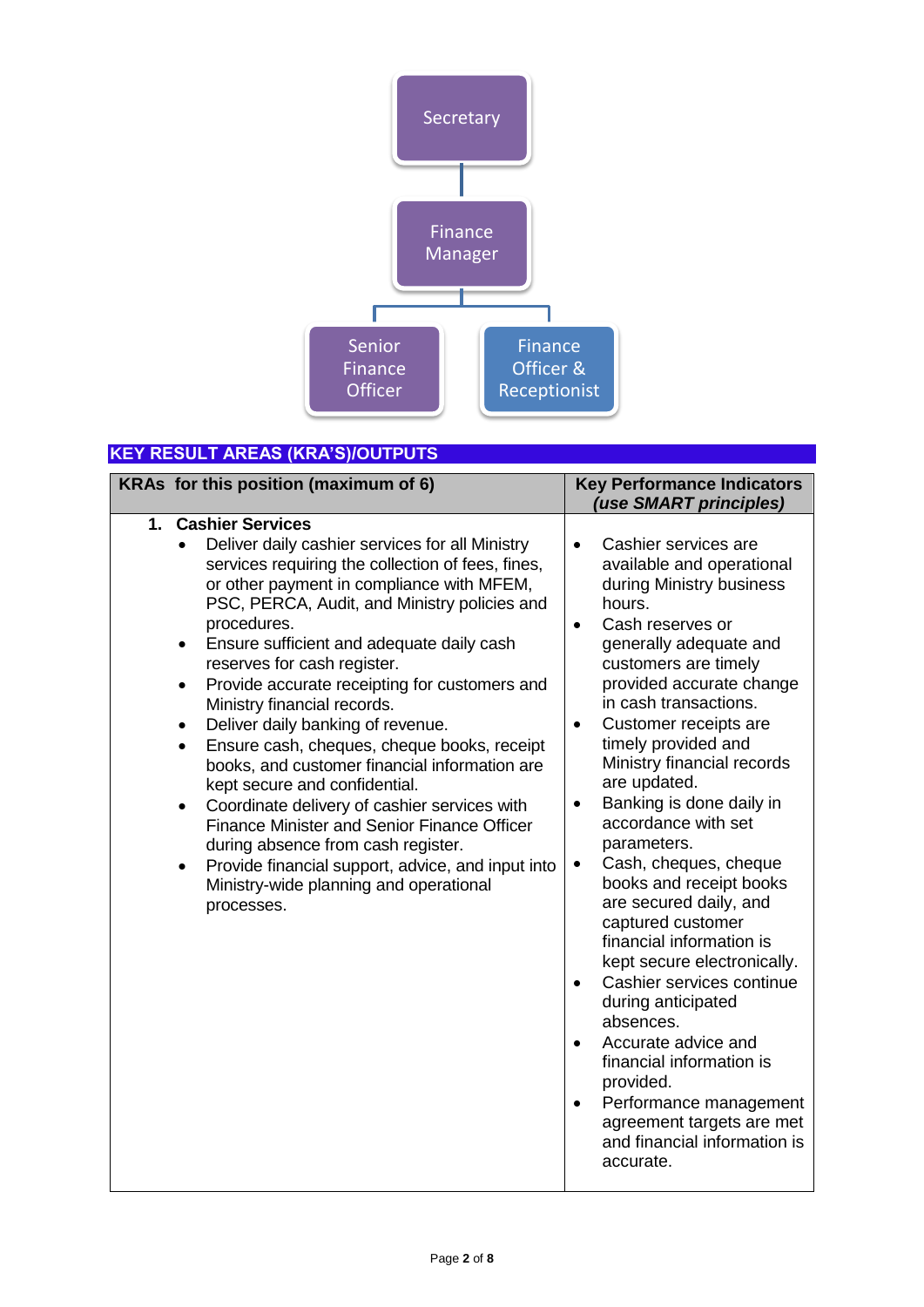| 2. Accounting and Financial Management                                                  |           | When requested, assist in               |
|-----------------------------------------------------------------------------------------|-----------|-----------------------------------------|
| Support the delivery of Ministry financial                                              |           | the delivery of the                     |
| management to ensure quality, transparency,                                             |           | following:                              |
| accuracy, and legislative and regulatory                                                |           | a) All payment vouchers                 |
| compliance of Ministry operations.                                                      |           | are prepared and                        |
| Support the development and maintenance of                                              |           | properly approved.                      |
| a robust financial management system and                                                |           | All prescribed fees are<br>b)           |
| record filing system that smoothly integrates                                           |           | paid and reconciled.                    |
| the accounting, financial, reporting, and                                               |           | Approved leave<br>C)                    |
| operational needs of all divisions of the Ministry                                      |           | applications are                        |
| including offices in the Pa Enua.                                                       |           | properly recorded and                   |
| Reconcile all revenue and inbound cashier<br>$\bullet$                                  |           | reconciled.                             |
| payments daily, and timely process all                                                  |           | d) All trading revenue is               |
| payments within established procedures.                                                 |           | accounted for.                          |
| Properly receipt and record all funds and<br>$\bullet$                                  |           | e) Account signatory<br>authorities are |
| reparations ordered by Court for repayment to                                           |           | updated.                                |
| payee or second party.                                                                  |           | VAT returns and other<br>f)             |
| Negotiate rates and costs of goods and<br>services with local and international service |           | taxes are processed.                    |
|                                                                                         |           | Timesheets are timely<br>g)             |
| providers in consultation with the Finance                                              |           | submitted to MFEM.                      |
| Manager.<br>Ensure daily banking is properly recorded                                   |           | Judiciary (Judge, Jury,<br>h)           |
| according to policy and procedures.                                                     |           | Justice of the Peace,                   |
|                                                                                         |           | Coroner, tribunal and                   |
|                                                                                         |           | board members)                          |
|                                                                                         |           | payments are                            |
|                                                                                         |           | processed.                              |
|                                                                                         |           | Financial information and               |
|                                                                                         |           | records are properly and                |
|                                                                                         |           | accurately updated in the               |
|                                                                                         |           | Ministry financial                      |
|                                                                                         |           | management system and                   |
|                                                                                         |           | are compliant with                      |
|                                                                                         |           | applicable PSC, MFEM,                   |
|                                                                                         |           | PERCA, Audit and                        |
|                                                                                         |           | Ministries policies and<br>procedures.  |
|                                                                                         |           | Revenue is reconciled                   |
|                                                                                         |           | daily and there is no delay             |
|                                                                                         |           | resulting in late payments.             |
|                                                                                         |           | Reparation payments are                 |
|                                                                                         |           | processed and records                   |
|                                                                                         |           | are updated.                            |
|                                                                                         |           | MFEM purchasing policies                |
|                                                                                         |           | are followed without                    |
|                                                                                         |           | undue delay.                            |
|                                                                                         |           | Daily banking is timely                 |
|                                                                                         |           | recorded according to                   |
|                                                                                         |           | policy and procedures.                  |
|                                                                                         |           | Performance management                  |
|                                                                                         |           | agreement targets are                   |
|                                                                                         |           | met.                                    |
| <b>Receptionist Services</b><br>3.                                                      | $\bullet$ | Public enquiries (including             |
| Negotiate public enquiries to resolution and                                            |           | telephone and email) are                |
| where necessary escalate to appropriate                                                 |           | address.                                |
| division and person to address.                                                         |           | Inward and outward mail                 |
| Manage inward and outward telephone calls                                               |           | is timely processed.                    |
| and general email queries.                                                              |           | Calendar scheduling is                  |
| Manage inward and outward mail.                                                         |           | arranged where needed.                  |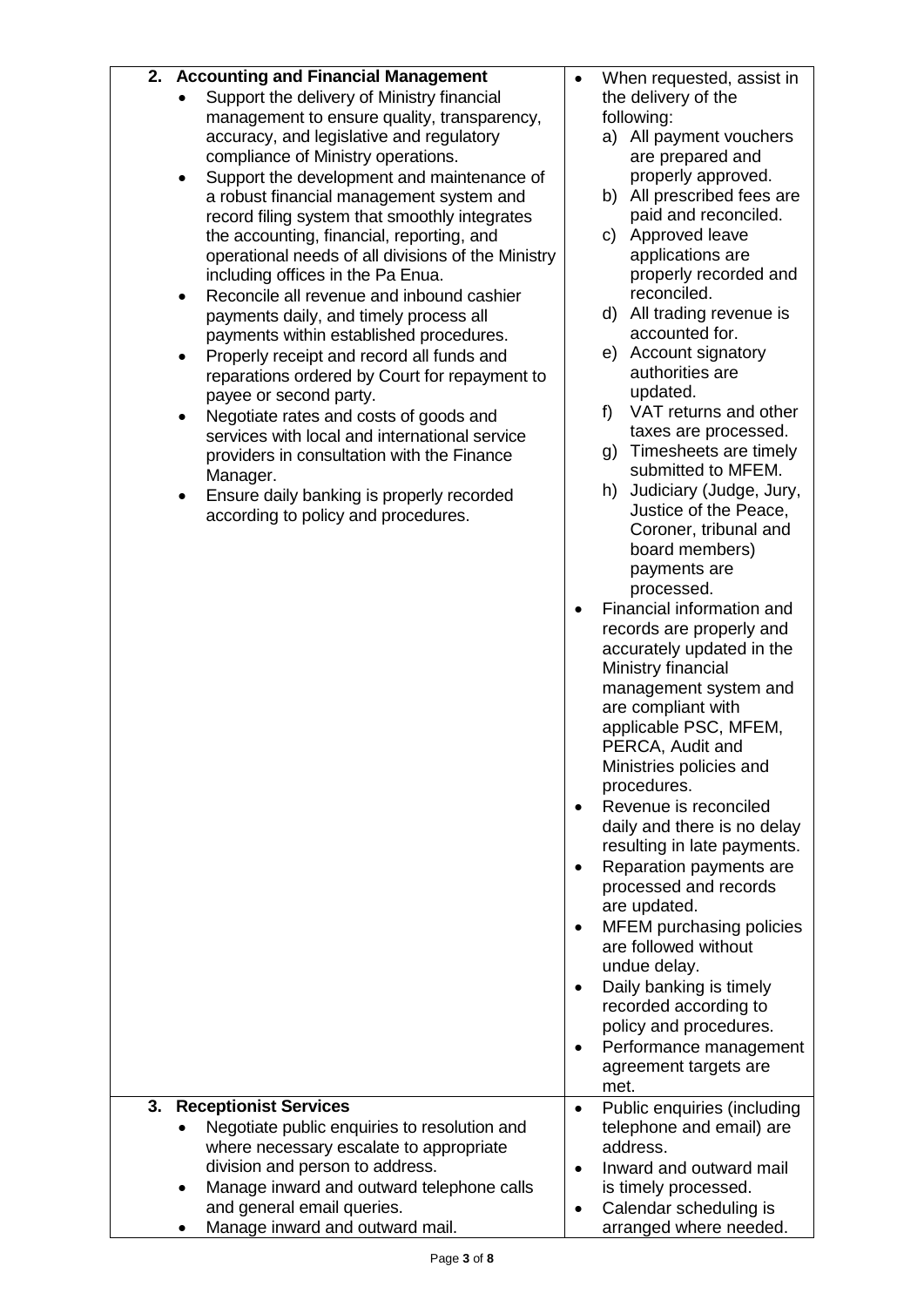| Assist with calendar scheduling of<br>$\bullet$<br>appointments for Secretary, senior<br>management, and staff (where appropriate).<br>Provide advice to Secretary and Corporate<br>$\bullet$<br>Services managers in policy and system<br>development to improve public interfacing with<br>Ministry customers.<br>Provide logistical support to Ministry trainings,<br>meetings, activities, where requested.                                                                                                                                                                                                                                                                                                                                                                                                                                                                                                                                                                                                                                                               | Policy advice to improve<br>public relations with<br>customers is provided as<br>prompted or as requested.<br>Logistical support<br>provided within agreed<br>parameters.<br>Performance management<br>agreement targets are<br>met.                                                                                                                                                                                                                                                                                                                                                                        |
|-------------------------------------------------------------------------------------------------------------------------------------------------------------------------------------------------------------------------------------------------------------------------------------------------------------------------------------------------------------------------------------------------------------------------------------------------------------------------------------------------------------------------------------------------------------------------------------------------------------------------------------------------------------------------------------------------------------------------------------------------------------------------------------------------------------------------------------------------------------------------------------------------------------------------------------------------------------------------------------------------------------------------------------------------------------------------------|-------------------------------------------------------------------------------------------------------------------------------------------------------------------------------------------------------------------------------------------------------------------------------------------------------------------------------------------------------------------------------------------------------------------------------------------------------------------------------------------------------------------------------------------------------------------------------------------------------------|
| 4. Reporting and Consultation<br>Comply with all reporting requirements under<br>the MFEM Act and policies, PERCA, PSC,<br>Audit, and Ministry of Justice legislation and<br>policies, including supporting the compilation<br>and timely submission of monthly variance<br>reports and annual reports to the Secretary for<br>signing off and final submission to MFEM.<br>Monitor receipting and payments and alert the<br>$\bullet$<br>Finance Manager and Secretary to<br>discrepancies, errors, and concerns.<br>Provide daily reports to Finance Manager or<br>Senior Finance Officer on reconciliation of daily<br>revenue, receipts, cashier funds, and banking<br>activities.<br>Support the Finance Manager in interfacing<br>٠<br>with auditors and meeting any audit<br>requirements.<br>Provide financial reports to Secretary, Finance<br>$\bullet$<br>Manager and Senior Finance Officer as<br>requested.<br>Report all grievances and attempts at<br>resolution to the Finance Manager or<br>Secretary.                                                       | <b>Monthly Variance Reports</b><br>and Annual Reports are<br>timely completed and<br>submitted within MFEM<br>timeframes.<br>Timely reporting of<br>$\bullet$<br>discrepancies, errors, and<br>concerns.<br>Daily reports are provided<br>$\bullet$<br>to Finance Manager or<br>Senior Finance Officer.<br>An improved annual audit<br>$\bullet$<br>and management report<br>result.<br>Financial reports provided<br>$\bullet$<br>within agreed parameters.<br>All grievances and<br>$\bullet$<br>attempts at resolution are<br>reported to the Finance<br>Manager or Secretary.                           |
| <b>Customer Service and Risk Management</b><br>5.<br>Respond to financial enquiries in consultation<br>with the Finance Manager under the MFEM,<br>PERCA, and PSC Act.<br>Where appropriate, address grievances<br>relating to delivery of services in the receipting<br>and payment of any accounts, and escalate<br>where necessary.<br>Assist in responding to requests under the<br>$\bullet$<br>Official Information Act, at all times in<br>consultation with Secretary and Finance<br>Manager.<br>Assist Judiciary (Judges, Justices of the<br>٠<br>Peace, Coroner, Board and Tribunal members)<br>with payment enquiries and logistical advice.<br>Within established parameters, attend to<br>$\bullet$<br>customer requests and enquiries both locally<br>and internationally including email and<br>telephone enquiries and enquiries by lawyers<br>and advocates on behalf of their clients.<br>Ensure the Finance Manager or Senior<br>Finance Officer signs off on daily cashier<br>reconciliations and reconciliations are within<br>approved Ministry policy. | Timely respond to<br>٠<br>enquiries (including phone<br>and email) within set<br>parameters.<br>All grievances are<br>resolved or escalated to<br>the correct relevant<br>division manager(s).<br><b>Customer Satisfaction.</b><br>٠<br>Daily cashier<br>٠<br>reconciliations are signed<br>off by Finance Manager or<br>Senior Finance Officer.<br>Performance management<br>$\bullet$<br>targets are met.<br>Financial responsibilities<br>$\bullet$<br>and duties of Corporate<br>Services division are met<br>and managed during staff<br>absence or vacancy.<br>Read and understand<br>Ministry plans. |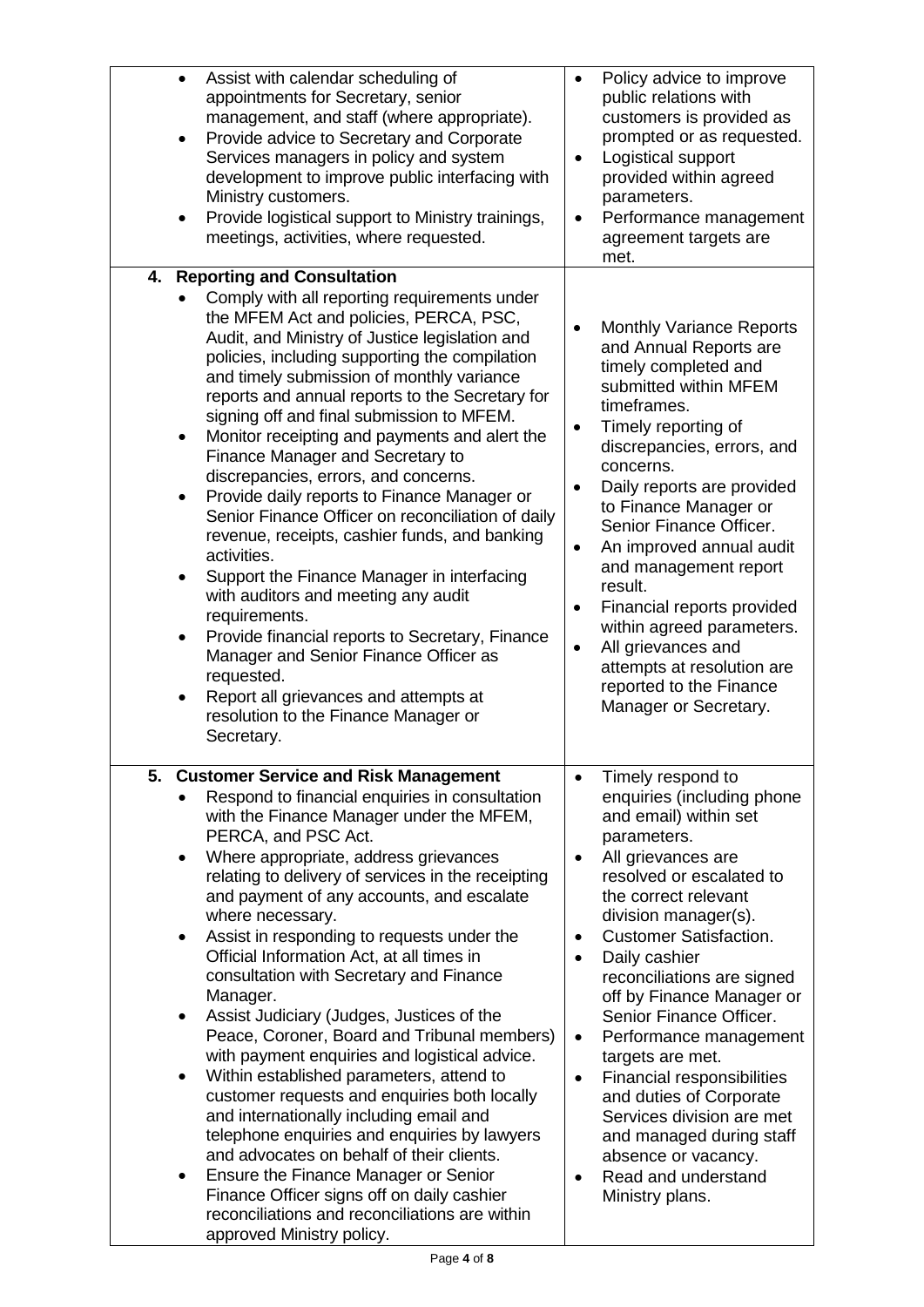| Ensuring delivery of administrative financial<br>services to staff and general public within<br>performance management agreements and<br>take on responsibilities of Senior Finance<br>Officer in their absence or vacancy when<br>required.<br>Support the implementation of the Ministry<br>performance management plan, training and<br>development plan, business plan, strategic<br>plan, disaster risk management plan, and<br>communications plan.                                                                                                                                                                                                                                                                                                                                          |                                                                                                                                                                                                                                                                                                      |
|----------------------------------------------------------------------------------------------------------------------------------------------------------------------------------------------------------------------------------------------------------------------------------------------------------------------------------------------------------------------------------------------------------------------------------------------------------------------------------------------------------------------------------------------------------------------------------------------------------------------------------------------------------------------------------------------------------------------------------------------------------------------------------------------------|------------------------------------------------------------------------------------------------------------------------------------------------------------------------------------------------------------------------------------------------------------------------------------------------------|
| 6. Systems Development<br>Assist with the development and<br>implementation of IT systems that improve<br>financial management and expand Ministry<br>capabilities and efficiencies (e.g. implementing<br>EFTPOS and online payment methods).<br>Assist with the development and maintenance<br>of financial policy and standards consistent<br>with applicable anti-money laundering<br>standards and fiduciary duties.<br>Assist Secretary and Finance Manager with<br>$\bullet$<br>processing Legal Aid payments consistent with<br>the Legal Aid legislation and any applicable<br>regulations and suggesting process<br>improvements where relevant.<br>Undertake any project or task assigned by the<br>Secretary or Finance Manager that is<br>reasonably expected to support the Ministry. | Identified IT solutions are<br>implemented and<br>supported.<br>Compliant with applicable<br>$\bullet$<br>AML financial policies and<br>procedures.<br>Legal Aid payments are<br>٠<br>timely processed within<br>set parameters.<br>Projects and tasks are<br>completed within agreed<br>parameters. |

## **WORK COMPLEXITY**

|   | Indicate most challenging problem solving duties typically undertaken (3-4 examples):                                                                                          |
|---|--------------------------------------------------------------------------------------------------------------------------------------------------------------------------------|
|   | Reconciling revenue where disparate systems are being used across divisions and<br>the Pa Enua for one of the highest trading revenue generating Ministries in                 |
|   | government.                                                                                                                                                                    |
| 2 | Ensuring payments are processed and other tasks are completed while ensuring<br>cashier and collection services are always available during business hours.                    |
| 3 | Supporting the Finance Manager in the absence or vacancy of the Senior Finance<br>Officer.                                                                                     |
| 4 | Negotiating public enquiries and the provision of receptionist services for a medium<br>sized organization that delivers many services related to court, land, and registries. |

## **AUTHORITY**

Authority levels expressed in terms of routine expenditure, granting loans, and recruiting and dismissing staff. (*Explain the authority if any*)

| <b>Financial</b>   | Preparation of financial reports and is front line position processing<br>inbound cash and cheque payments that may exceed \$10,000 to<br>\$20,000 weekly. |
|--------------------|------------------------------------------------------------------------------------------------------------------------------------------------------------|
| <b>Staff</b>       | None.                                                                                                                                                      |
| <b>Contractual</b> | No                                                                                                                                                         |

#### **FUNCTIONAL RELATIONSHIPS**

The requirement for human relations skills in dealing with other personnel and external contacts. *(List the external and internal types of functional relationships)*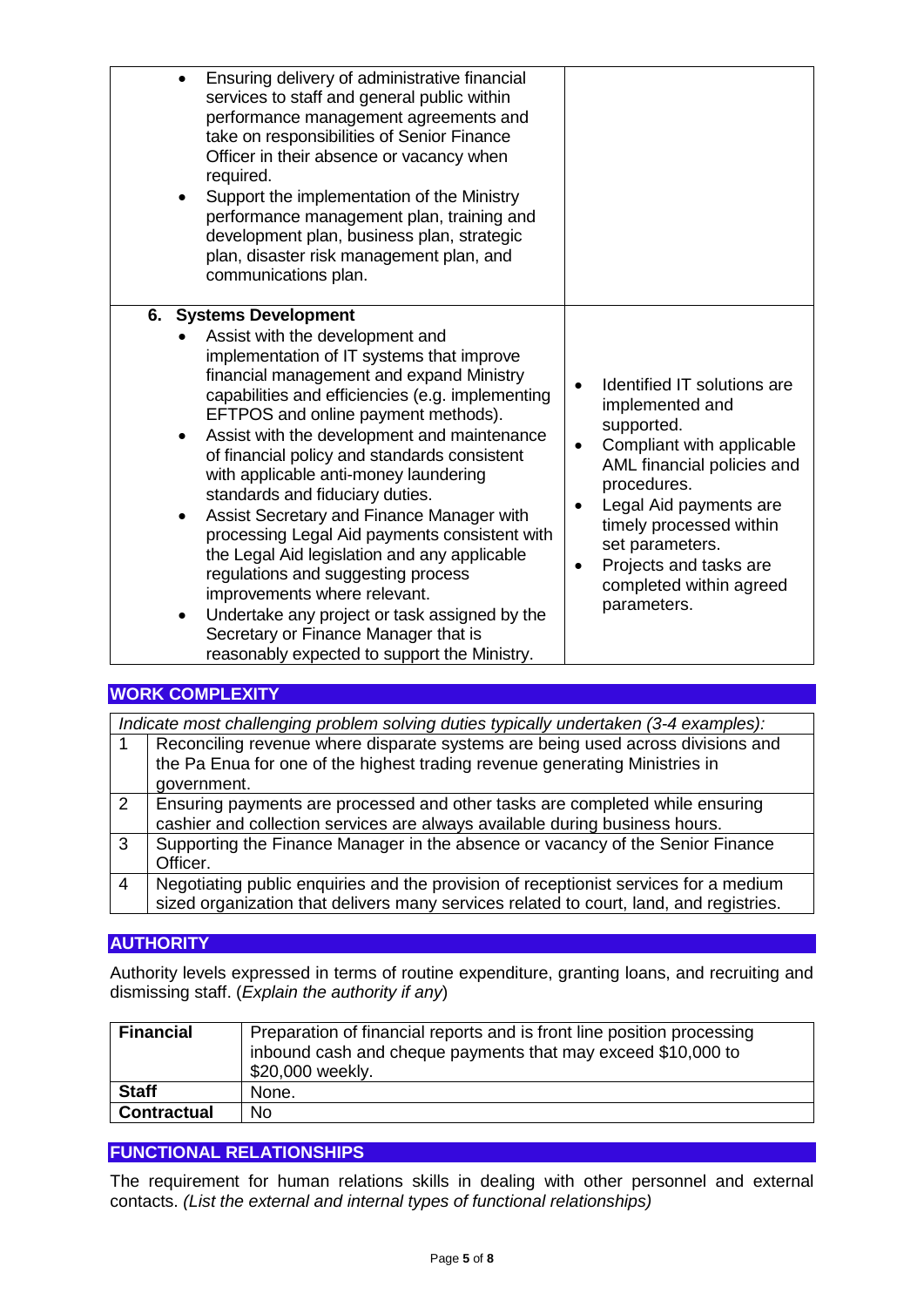| <b>Internal</b>                                                                   | <b>Nature of Contact</b>                                                                                                                                              | <b>External</b>                                          | <b>Nature of Contact</b>                                                                                                                                                                                                                           |
|-----------------------------------------------------------------------------------|-----------------------------------------------------------------------------------------------------------------------------------------------------------------------|----------------------------------------------------------|----------------------------------------------------------------------------------------------------------------------------------------------------------------------------------------------------------------------------------------------------|
| Secretary of<br>Justice                                                           | Light:<br>Providing financial advice,<br>analysis, and reports.<br>Supports delivery of<br>external reports in<br>compliance with MFEM<br>and PSC requirements.       | Service<br>Providers                                     | <b>Routine:</b><br>Assists in arranging<br>payments, receipting, and<br>reconciliation in compliance<br>with MFEM, PSC, and Audit<br>requirements.                                                                                                 |
| Finance<br>Manager, and<br><b>Finance Officer</b><br>& Receptionist               | Heavy:<br>Delivers daily payments,<br>receipts, banking and<br>cashier duties. Assists<br>with forecasting and<br>reporting, and assumes<br>responsibilities in their | MFEM, Tax<br>Authority,<br>Audit, PSC,<br>PERCA.         | <b>Routine:</b><br>Assists in facilitating<br>payments, and lodging of<br>filings in compliance with<br>MFEM, PSC, and PERCA<br>legislation and Audit<br>requirements.                                                                             |
| Judges,<br>Justices of the<br>Peace,<br>Coroner, board<br>and tribunal<br>members | absence.<br>Medium:<br>Provides logistical<br>support and preparation<br>of payments.                                                                                 | Other<br>Government<br><b>Ministries</b><br>and Agencies | <b>Routine:</b><br>Assists with payments<br>relating to services provided<br>through Ministry of Justice,<br>and Ministry of Justice<br>services provided through<br>other Ministries (e.g.<br>Ministry of Foreign Affairs<br>and Immigration fees |
| Registrars,<br>Deputy<br>Registrars,<br><b>Chief Surveyor</b>                     | Medium:<br>Prepares payments and<br>facilitates customer<br>payments in connection                                                                                    |                                                          | incurred through BDM<br>searches, and fees<br>collected via the Auckland<br>consulate office).                                                                                                                                                     |
| Pa Enua offices                                                                   | with Ministry services.<br>Light:<br>Facilitates the provision of<br>advice relating to<br>prescribed fees and<br>payment methods in<br>response to enquiries.        | Lawyers and<br>General<br>public                         | <b>Routine:</b><br>Facilitates receipting and<br>payment of security costs<br>and reparation payments.<br>Ensures proper fees<br>charged and accounted for.<br>Negotiates general<br>enquiries.                                                    |
| All Ministry staff                                                                | Heavy:<br>Assists facilitating<br>customer payments and<br>negotiating general<br>enquiries in relation to<br>each Ministry division<br>services.                     | <b>Banks</b>                                             | <b>Routine:</b><br>Delivers Ministry's daily<br>banking of revenue with<br>banking institutions.                                                                                                                                                   |

## **QUALIFICATIONS**

Level of education required to perform the functions of the position. This combines formal and informal levels of training and education.

| <b>Essential: (least qualification to be</b><br>competent)   | Desirable: (other qualifications for job)                                                                                             |
|--------------------------------------------------------------|---------------------------------------------------------------------------------------------------------------------------------------|
| A bachelor's degree, preferably in<br>accounting or finance. | • Certificate in customer service.<br>Post-graduate qualifications in<br>$\bullet$<br>finance, accounting, or business<br>management. |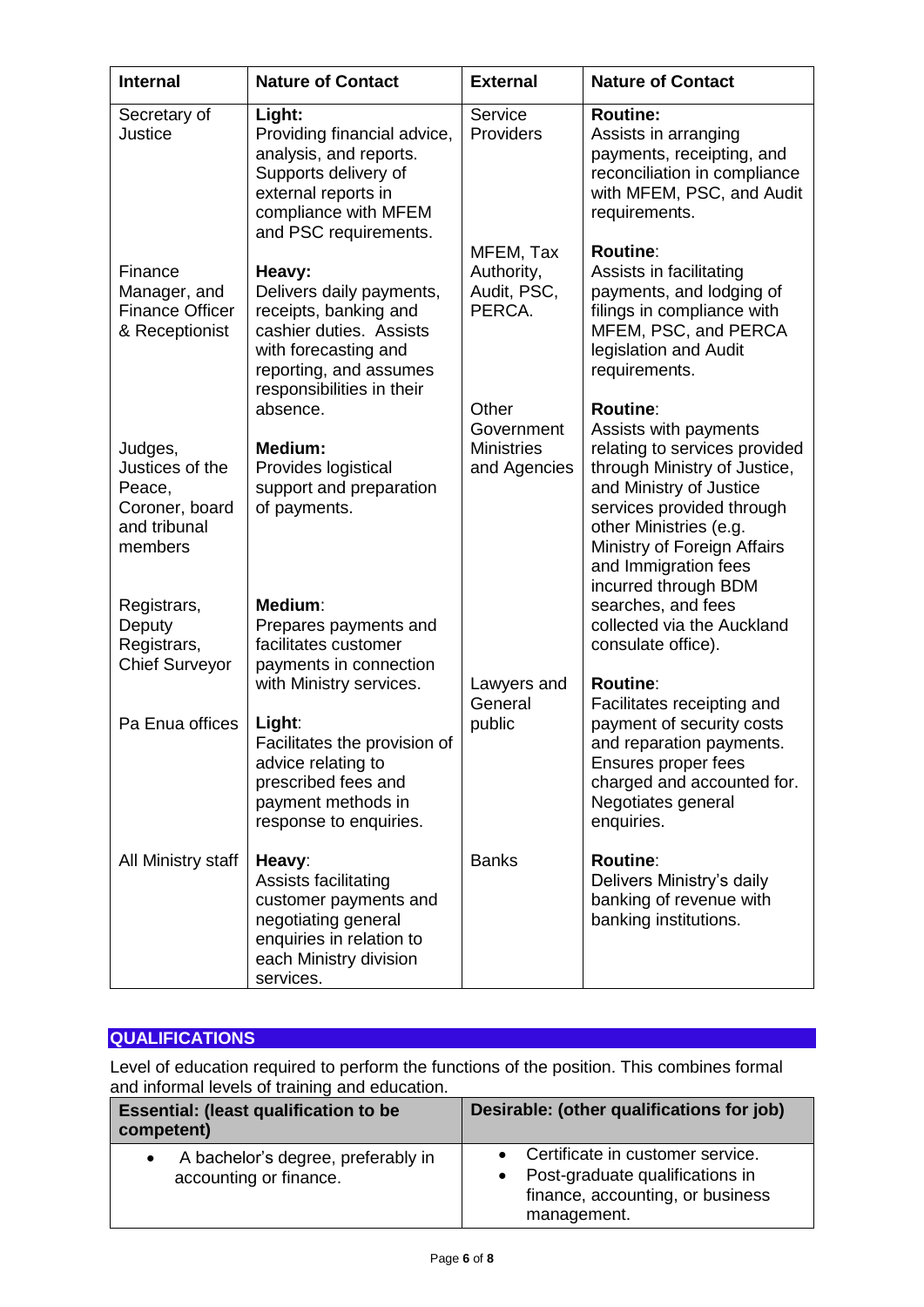## **EXPERIENCE**

The length of practical experience and nature of specialist, operational, business support or managerial familiarity required. This experience is in addition to formal education.

| Essential: (least number of years to be | Desirable: (target number of years you |
|-----------------------------------------|----------------------------------------|
| competent)                              | are looking for)                       |
| $2 - 5$ years of work experience in     | $5 - 8$ years of work experience in    |
| accounting, financial, or business      | accounting, financial, or business     |
| management role.                        | management role.                       |

## **KEY SKILLS /ATTRIBUTES/JOB SPECIFIC COMPETENCIES**

| Level of ability<br>required for the job |                                                                                                            |
|------------------------------------------|------------------------------------------------------------------------------------------------------------|
| <b>Expert</b>                            | Proven ability in collating factual information and producing<br>$\bullet$                                 |
|                                          | reports.                                                                                                   |
|                                          | Understands Ministry of Justice policies and procedures, role                                              |
|                                          | and functions, and committed to public service.                                                            |
|                                          | Excellent attention to detail.<br>$\bullet$                                                                |
|                                          | Ability to provide cashier services and handle a large number<br>$\bullet$<br>of cash payments.            |
|                                          | Takes ownership and acknowledges important outcomes of<br>$\bullet$                                        |
|                                          | decisions.                                                                                                 |
|                                          | Ability to negotiate and solve problems quickly.<br>٠                                                      |
|                                          | Highly developed written and oral communication skills,<br>$\bullet$<br>preferably both English and Maori. |
|                                          | Superb customer service skills.<br>٠                                                                       |
| <b>Advanced</b>                          | Ability to review and suggest improvements to policy and<br>٠<br>guidelines.                               |
|                                          | Communicates with clarity and vision, actively listens to others<br>and responds with respect.             |
|                                          | Knowledge of Ministry of Justice prescribed fees, the High<br>$\bullet$                                    |
|                                          | Court Fees, Costs and Allowances Regulations 2016, and                                                     |
|                                          | court processes involving payments to and from the Ministry.                                               |
|                                          | Knowledge of Microsoft Office suite (Word, Excel, Powerpoint,<br>$\bullet$<br>Access).                     |
|                                          | Knowledge of banking services and processes of Cook<br>٠                                                   |
|                                          | Islands licensed domestic banks.                                                                           |
|                                          | Models high level of accuracy, professionalism, and<br>٠                                                   |
|                                          | dedication to high performance and ethical behaviour.                                                      |
|                                          | Ability to work in harmony with conflicting perspectives and<br>٠                                          |
|                                          | diverse activities in a large organization.                                                                |
|                                          | Able to think on one's feet and has a sound sense of<br>$\bullet$<br>judgement.                            |
|                                          | Ability to work both independently and cooperatively.                                                      |
| Working                                  | Understanding of MFEM, PERCA, PSC, and Audit reporting<br>$\bullet$                                        |
|                                          | requirements and policies.                                                                                 |
|                                          | Understanding of financial management in a public service<br>$\bullet$<br>context.                         |
|                                          | Knowledge of Microsoft Windows operating system interface<br>٠<br>and basic IT troubleshooting.            |
|                                          | Average computer typing speed of at least 36 words per<br>$\bullet$<br>minute.                             |
|                                          | Knowledge of accounting software packages (e.g. MYOB,<br>٠                                                 |
|                                          | Reckon, FMIS) and point of sale software.                                                                  |
|                                          | Knowledge of the Cook Islands culture, language, protocol<br>$\bullet$                                     |
|                                          | and history for engagement, including safe appropriate<br>communication.                                   |